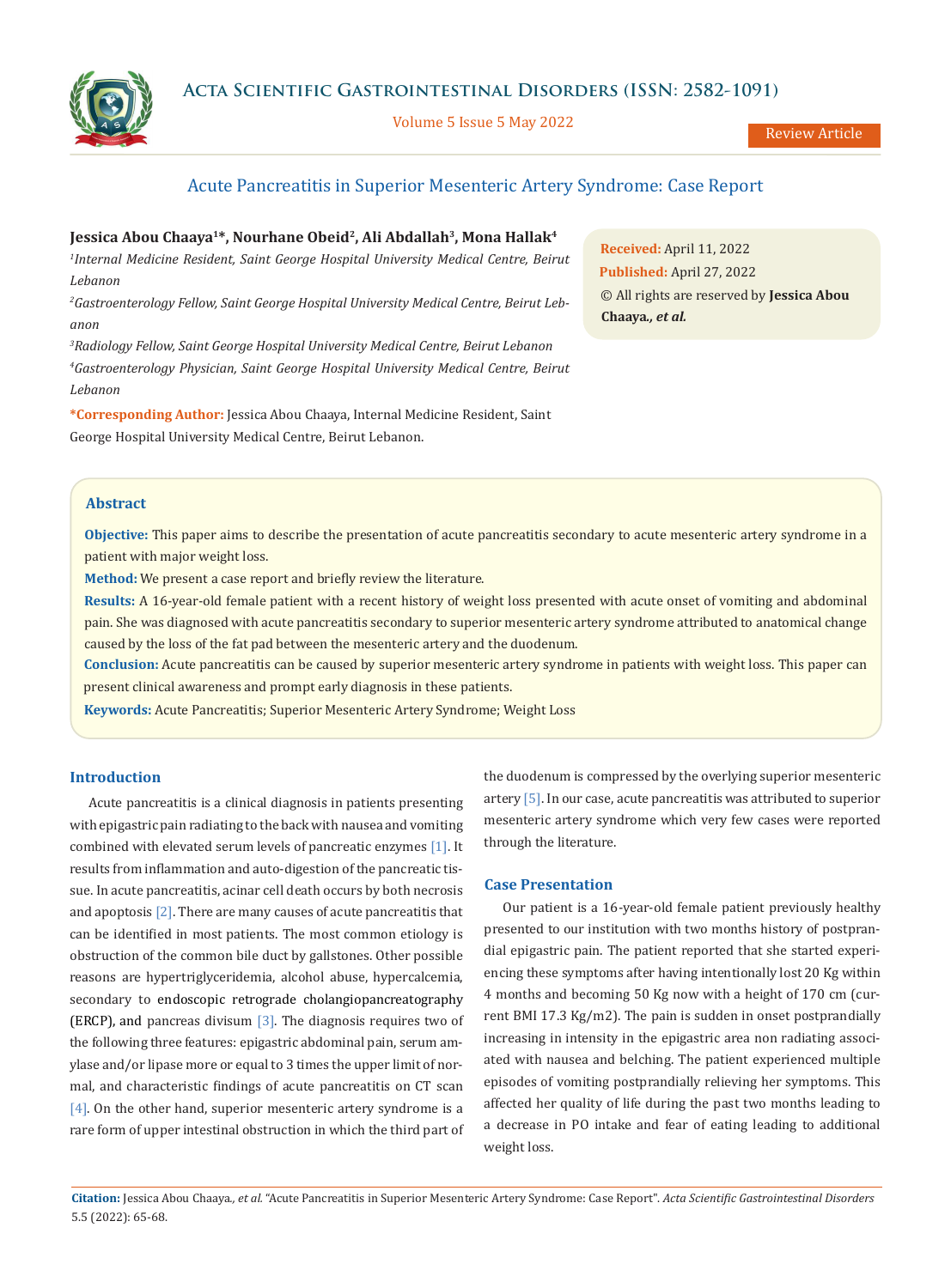Two days before presentation, the patient started having constant epigastric pain radiating to her back and nausea and vomiting with minimal food intake and decreased bowel movements. A review of the systems is pertinent for amenorrhea of two months duration, noting that the patient is not sexually active and is not on hormonal medications. Upon presentation to our emergency department, a physical exam showed normal bowel sounds, a soft abdomen with minimal tenderness in the epigastric area, no rebound tenderness, negative murphy, and McBurney signs. Pancreatic enzymes were drawn showing lipase of 548 U/L (more than three times ULN) and amylase of 275 U/L (more than three times ULN) with the liver enzymes and function tests being within the normal range. Lipid panel, electrolytes, and other labs were normal. The patient was diagnosed with pancreatitis of unknown etiology. To note, this is the first documented pancreatitis the patient ever had, and she denied any such previous symptoms before weight loss. B-HCG was done to rule out pregnancy as a cause of amenorrhea and before any diagnostic imaging. Computed tomography scan with intravenous contrast was ordered showing significant overdistention of the stomach as well as the proximal duodenal loops before reaching the D3 segment where compression was suspected between the superior mesenteric artery and the aorta, and normal pancreas (Grade A on Balthazar score for radiological severity of pancreatitis). Findings were suggestive of superior mesenteric artery syndrome with the aortomesenteric angle estimated to be around 12.8 degrees as shown in the figure below (Normal range being between 28-65 degrees). The gallbladder was under distended, no gallstone was detected in the gallbladder or common bile duct, no intrahepatic or extrahepatic biliary ductal dilatation. The patient was admitted to the hospital for mild acute pancreatitis and was put on adequate hydration and kept NPO. On day one of hospitalization, the patient underwent an ultrasound showing gallbladder adequately distended with normal wall thickness, and no gallstones or sludge were seen. No intrahepatic biliary dilatation or pericholecystic fluid with negative sonographic Murphy's sign was found. Gastroscopy was done with normal results. Magnetic resonance cholangiopancreatography ruled out pancreatic divisum as a possible cause of acute pancreatitis in a young healthy patient. The patient was started on a liquid diet being very well tolerated with gradual progress reaching a full liquid diet over the next two days. The patient was then discharged home on a full liquid diet. Unfortunately, she returned a few days later after starting on solid regular food due to the recurrence of the postprandial epigastric pain caused by sudden ingestion of a large amount of solid food. Upon this second admission, the patient was started on total parenteral

nutrition (peripheral nutrition) with mashed food initially being tolerated and switched to a small amount of solid food. The patient was advised to gain weight of at least eight Kg with a dietitian and to be followed as an outpatient.

#### **Discussion**

The superior mesenteric artery syndrome is characterized by the compression of the duodenum between the aorta and the superior mesenteric artery. This leads to upper gastrointestinal obstruction with abdominal pain nausea, bilious vomiting, and weight loss [5]. The obstruction is located at the third part of the duodenum D3 which is located between the major vessels [6]. The superior mesenteric artery forms an angle with aorta ranging normally between 25 and 60 degrees [7]. Loss of mesenteric fat between the superior mesenteric artery and the duodenum by any cause leads to a more acute angle thereby leading to compression [5]. Common causes include significant weight loss either intentional or not, anatomical variant or congenital abnormality of the intestine, origin of the superior mesenteric artery or ligament of Treitz, external compression or medical conditions, or surgical procedures that cause mesenteric tension or intraabdominal compression [7]. The gold standard for diagnosis is the distention of the stomach with the proximal parts of the duodenum and a transition zone at the  $3<sup>rd</sup>$  part of the duodenum. Plain abdominal films will usually reveal findings of bowel obstruction, gastric distention, and dilation of the proximal duodenum with an abrupt vertical cut-off of air in the third part of the duodenum. A contrast-enhanced CT scan additionally demonstrates the aortomesenteric angle, distance and fat tissue, obstruction of the duodenum, and potential compression. Contrast-enhanced CT scan and MR angiography seem to be equivalent in evaluating the exact angle and distance  $[8]$ . Recently, the ultrasound power color Doppler imaging was used for detection of this reduced aortomesenteric angle in suspected cases [9]. In our case, the patient refused a plain radiograph with oral contrast, but a CT scan of the abdomen along with MRI/MRCP was done showing the result mentioned above. The management is conservative initially targeting the etiology. Weight gain is advised with nutritional support, correction of electrolyte disturbances, and gastric decompression. Refractory cases are treated with surgical intervention such as Strong procedure which frees the duodenum by dividing the ligament of Treitz; gastrojejunostomy or duodenojejunostomy [10].

Our patient presented with acute pancreatitis with an underlying diagnosis of superior mesenteric artery syndrome. Acute pan-

66

**Citation:** Jessica Abou Chaaya*., et al.* "Acute Pancreatitis in Superior Mesenteric Artery Syndrome: Case Report". *Acta Scientific Gastrointestinal Disorders*  5.5 (2022): 65-68.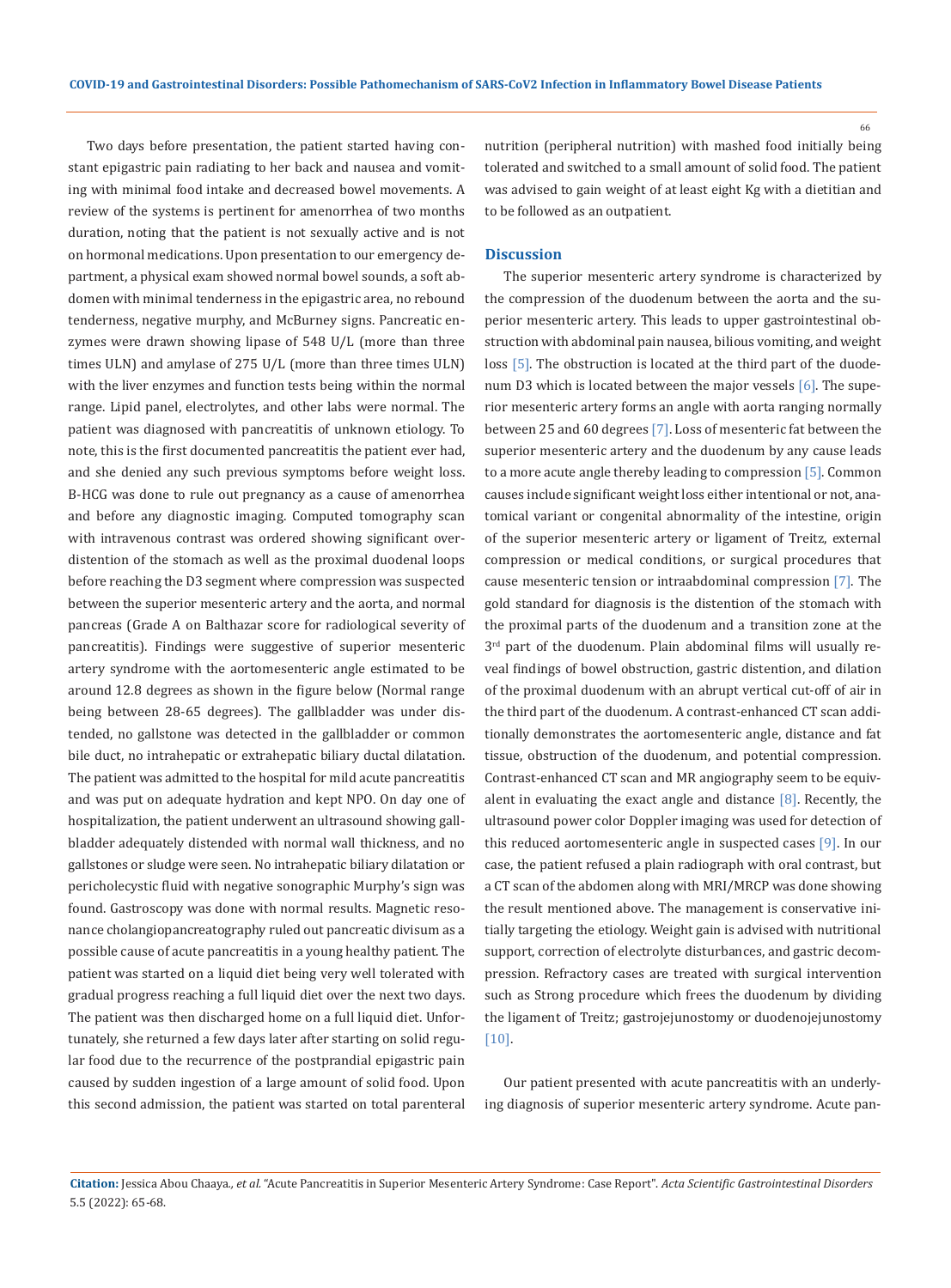creatitis is the acute inflammation of the pancreatic tissue through autodigestion by the pancreatic enzymes [2]. Most common etiologies include gallstones, alcoholism, hypertriglyceridemia. Infections include viral causes such as cytomegalovirus, toxoplasmosis, and tuberculosis. Genetic risk and autoimmune disease are also possible reasons mainly in recurrent pancreatitis in young patients. Rare causes include hypercalcemia, medications, and anatomic pancreatic anomalies. This 16-year-old patient was a healthy female with no medication history, denying recent infection such as upper respiratory tract or urinary tract, and reports no alcohol consumption. On the review of systems, the patient denied neurological, rheumatological, respiratory, urological, or other manifestations of the skin or lymph node disease. She only reported amenorrhea for the past two months. Upon investigations, MRCP was done and showed no signs of pancreas divisum or anatomical abnormalities within the biliary tract. No gallstones were found on a Computed Tomography scan or ultrasound imaging. The aortomesenteric angle of 12.8 degrees was measured on a computed tomography scan (Image 1). Lipid panel including triglyceride level was normal. Cytomegalovirus IgM, Toxoplasma IgM, and purified protein derivative skin testing were all normal. Calcium level was also within the normal range during hospitalization. IgG4 panel, thyroid-stimulating hormone, and anti-nuclear antibodies level were all within normal range. Genetic testing was not done since this was the first episode of pancreatitis.

The etiology of acute pancreatitis in our patient was initially unknown. After reviewing the literature, few cases were found to be related to superior mesenteric artery syndrome. Noting that our patient has a matching history, clinical and imaging findings compatible with SMA syndrome, and clinical and laboratory findings of acute pancreatitis without significant radiological findings, the diagnosis of pancreatitis was attributed to SMA syndrome. The exact pathophysiology is still unknown, and few cases were reported. Multiple mechanisms were proposed. First, malnutrition will cause pancreatic cell atrophy along with dilatation of the ducts. In addition, it causes a highly oxidative environment leading to damage and an increase in inflammatory mediators. The second mechanism suggests that a retrograde flow from the duodenum will lead to pancreatic duct injury and cell damage causing pancreatitis. The retrograde flow was explained by the compression caused by the superior mesenteric artery [11].

### **Conclusion**

As shown in this case, with few other case reports, superior mesenteric artery syndrome is described mainly in patients with anorexia nervosa due to sudden loss of fat pad hence decreasing the aortomesenteric angle to less than 30 degrees causing gastric outlet obstruction and thus can lead to secondary acute pancreatitis by two proposed mechanisms. The first is malnutrition-induced oxidative stress and an increase in inflammatory mediators. And the second is the retrograde flow of pancreatic enzymes from the duodenum into the pancreatic duct leading to pancreatic cell damage and autolysis.

Therefore, it is to be kept in our differential, the SMA syndrome in any patient with sudden weight loss, or spinal surgery that alters aortomesenteric angle, presenting for acute abdominal pain, since management can prohibit further admissions for recurrent pain and recurrent pancreatitis with all its complications.

#### **Summary of the case**

| Patient (gender, age)  | Female, 16-year-old                              |
|------------------------|--------------------------------------------------|
| <b>Final Diagnosis</b> | Superior mesenteric artery<br>syndrome           |
| Symptoms               | Vomiting and abdominal pain                      |
| Medications            | None                                             |
| Inpatient management   | NPO, Intravenous hydration.<br>gradual feeding   |
| Outpatient management  | Increase in diet as tolerated and<br>weight gain |
| Specialty              | Gastroenterology                                 |

**Table 1**

#### **Conflict of Interest**

None.

### **Funding**

None.

## **Consent**

Consent was taken from the patient herself.